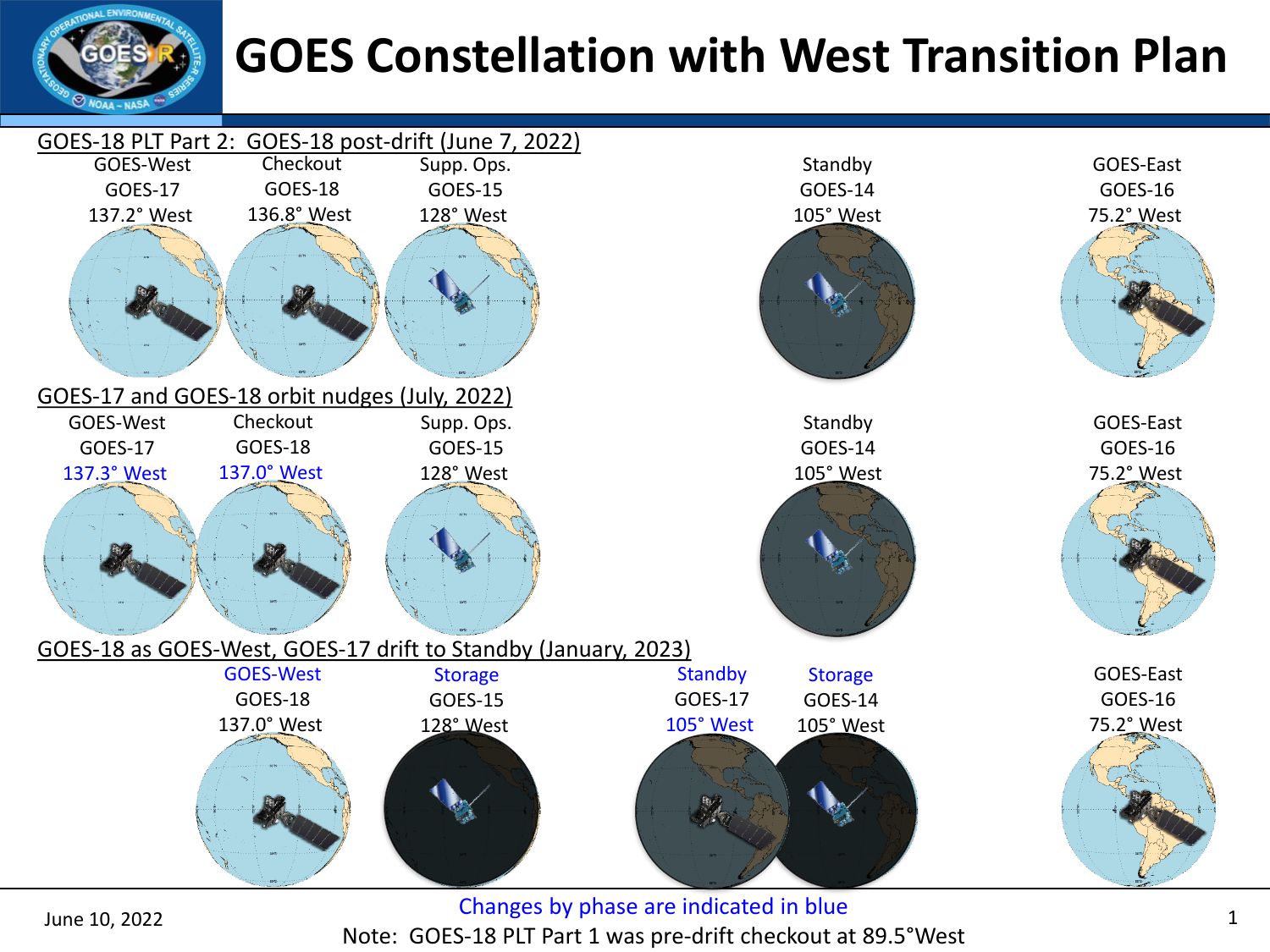

### **GOES-West Transition Plan - Swap of GOES-17/18**

| Date                        |          | <b>GOES-17</b>                                                                                                                                                                                                                |          | <b>GOES-18</b>                                                                                                                                                                                                                |
|-----------------------------|----------|-------------------------------------------------------------------------------------------------------------------------------------------------------------------------------------------------------------------------------|----------|-------------------------------------------------------------------------------------------------------------------------------------------------------------------------------------------------------------------------------|
| (Based on 3/1/22<br>Launch) | Location | Activity                                                                                                                                                                                                                      | Location | Activity                                                                                                                                                                                                                      |
| $3/1 - 3/23$                | 137.2°W  | <b>GOES-West Operations</b>                                                                                                                                                                                                   |          | <b>Launch and Orbit Raising</b>                                                                                                                                                                                               |
| $3/24 - 5/15$               |          |                                                                                                                                                                                                                               | 89.5°W   | GOES-18 PLT Part 1<br>Instrument Outgassing, Spacecraft PLT<br>First ABI Image (Vis & IR) @ 89.5W                                                                                                                             |
| $5/16 - 6/6$                |          |                                                                                                                                                                                                                               | 136.8W   | GOES-18 Drift from 89.5W to 136.8W<br>PLT activities paused; Science data for GMAG, but no other data.                                                                                                                        |
| 6/7                         |          |                                                                                                                                                                                                                               |          | GOES-18 PLT Part 2 begins and PLPT begins                                                                                                                                                                                     |
| $7/5 - 7/15(21)$            | 137.3°W  | Orbit Nudge 137.2W to 137.3W: July 5-15, 2022 (10 days)<br>Antennas smaller than 7m should not need to repoint<br>Antennas larger than 7m should repoint<br>$\bullet$<br>All users should re-peak antennas once nudge is over | 137.0°W  | Orbit Nudge 136.8W to 137.0W: July 5-21, 2022 (16 days)<br>Antennas smaller than 7m should not need to repoint<br>Antennas larger than 7m should repoint<br>$\bullet$<br>All users should re-peak antennas once nudge is over |
| 7/27                        |          |                                                                                                                                                                                                                               |          | <b>GOES-18 ABI reaches Provisional maturity</b><br>GOES-18 ABI 'supplemental' data via Cloud for NWS                                                                                                                          |
| $8/1 - 9/6$                 |          | <b>GOES-17 ABI Warm Period</b><br>GOES-18 ABI interleaved in GOES-17 GRB                                                                                                                                                      |          | GOES-18 ABI data interleaved in GOES-17 GRB                                                                                                                                                                                   |
| $9/6 - 10/15$               |          | <b>GOES-West Operations</b><br>• GOES-17 Nominal Distribution                                                                                                                                                                 |          | <b>GOES-18 product maturation continues</b><br>• PLT Part 2 ends Oct 3, 2022                                                                                                                                                  |
| 10/15-11/11                 |          | <b>GOES-17 ABI Warm Period</b><br>GOES-18 ABI interleaved in GOES-17 GRB                                                                                                                                                      |          | GOES-18 ABI data interleaved in GOES-17 GRB                                                                                                                                                                                   |
| $11/11-1/3$                 |          | <b>GOES-West Operations</b><br><b>GOES-17 Nominal Distribution</b>                                                                                                                                                            |          | <b>GOES-18 product maturation continues</b><br>PLPT ends Jan 3, 2023                                                                                                                                                          |
| 1/3                         |          | X-band downlink off and instruments shut down                                                                                                                                                                                 |          | <b>GOES-18 Declared operational GOES-West</b><br>Begin GOES-18 GRB broadcast / nominal distribution<br>$\bullet$<br>SAR/DCS services transitioned to GOES-18                                                                  |
| 1/12                        | 105°W    | GOES-17 drift to 105°W followed by storage mode                                                                                                                                                                               |          |                                                                                                                                                                                                                               |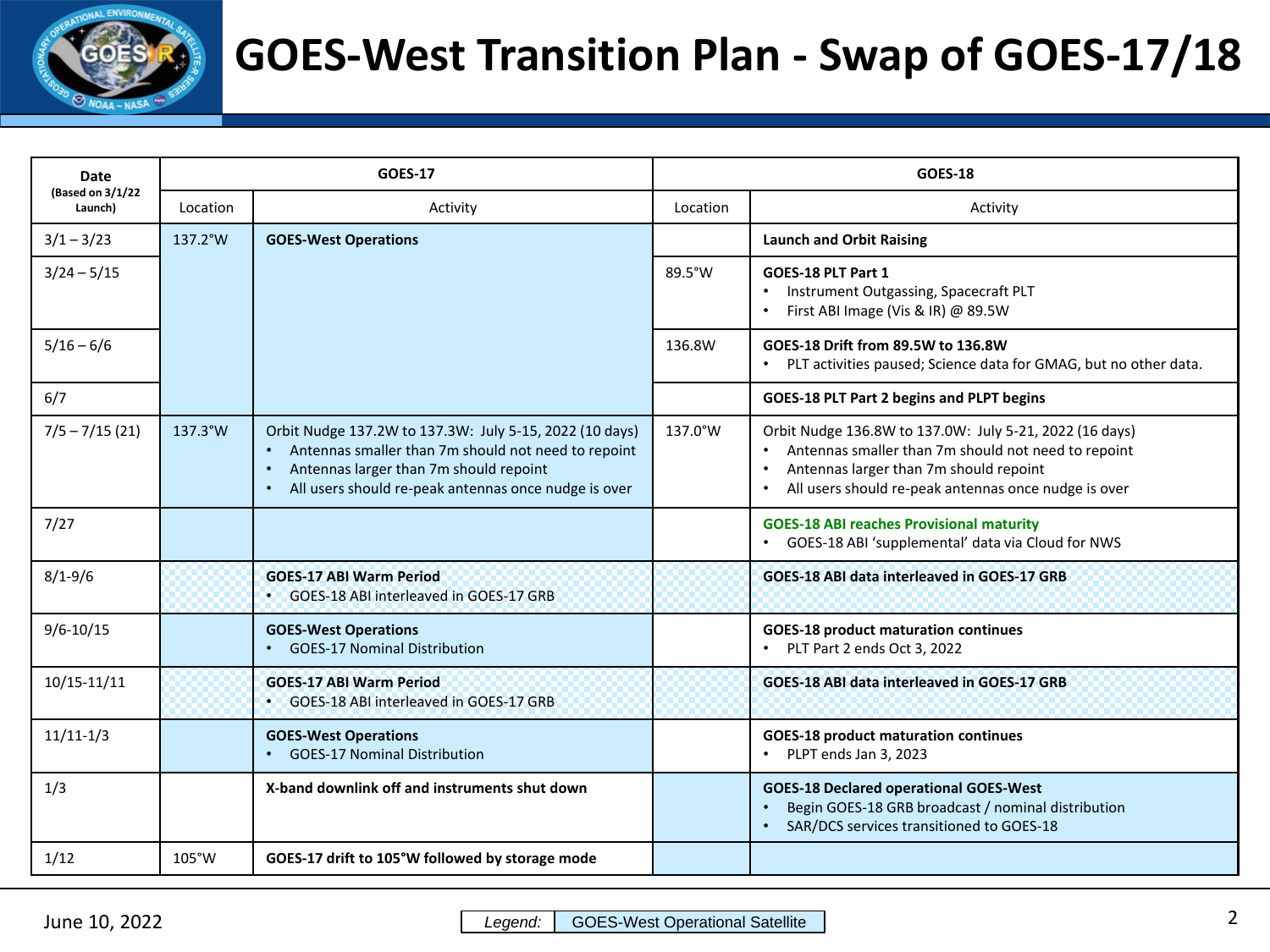

## **GOES-18 T2O Overview**

|                       |           |        | <b>March</b>   |    |                                       | <b>April</b>   |                            |       |      | <b>May</b> |              |                                  | June |      |                            |      | July |                    |        |                                                                        | <b>August</b> |             |  | September |                  |            | October<br><b>November</b> |   |                               | <b>December</b> |         |                                   |  |  | January |                           |  |                                                                                                                                    |          |  |
|-----------------------|-----------|--------|----------------|----|---------------------------------------|----------------|----------------------------|-------|------|------------|--------------|----------------------------------|------|------|----------------------------|------|------|--------------------|--------|------------------------------------------------------------------------|---------------|-------------|--|-----------|------------------|------------|----------------------------|---|-------------------------------|-----------------|---------|-----------------------------------|--|--|---------|---------------------------|--|------------------------------------------------------------------------------------------------------------------------------------|----------|--|
| <b>Activity</b>       |           | 318    | 3/15<br>3/22   |    |                                       |                |                            |       | 5/10 |            |              |                                  |      | 6/21 |                            | 7/12 | 7/19 |                    |        |                                                                        |               |             |  |           |                  |            |                            |   |                               |                 |         |                                   |  |  |         | 12/13<br>12/20            |  |                                                                                                                                    |          |  |
|                       | $L + 0$ 7 |        | 14<br>21       | 28 | 35                                    | 42             | 49                         | 56 63 | 70   | 77         | 84           | 91                               |      |      | 98 105 112 119 126 133 140 |      |      |                    |        | 147 154 161 168 175 182 189 196 203 210 217 224 231 238 245            |               |             |  |           |                  |            |                            |   |                               |                 | 252 259 |                                   |  |  |         |                           |  | 266 273 280 287 294 301 308 315 322                                                                                                |          |  |
| <b>G18 Events</b>     | A         |        | <b>Raise</b>   |    |                                       |                | <b>PLT &amp; PLPT</b>      |       |      |            | <b>Drift</b> |                                  |      |      |                            |      |      |                    |        | <b>PLT &amp; PLPT</b>                                                  |               |             |  |           |                  |            |                            |   |                               |                 |         | <b>PLPT Continues</b>             |  |  |         |                           |  |                                                                                                                                    |          |  |
|                       |           | Launch | <b>Orbit</b>   |    |                                       | Part 1         |                            |       |      |            |              |                                  |      |      |                            |      |      |                    | Part 2 |                                                                        |               |             |  |           |                  |            |                            |   | <b>Handover to OSPO</b>       |                 |         |                                   |  |  |         |                           |  | $G18 = GOES-West$                                                                                                                  |          |  |
|                       |           |        |                |    | ●89.5W                                |                |                            |       |      |            |              | 136.8W <sup>O</sup>              |      |      |                            |      |      |                    |        | ●137.0W (G17 137.3W) Nudges                                            |               |             |  |           |                  |            |                            |   |                               |                 |         |                                   |  |  |         |                           |  |                                                                                                                                    |          |  |
| <b>G18 Maturity</b>   |           |        |                |    | ABI 1st Public Image ♦ ▲ ABI Beta     |                |                            |       |      |            |              |                                  |      |      |                            |      |      |                    |        | A ABI L1b/CMI Provisional                                              |               |             |  |           | $\blacktriangle$ |            |                            | ▲ |                               |                 |         |                                   |  |  |         |                           |  | A A   ABI Groups 1-4 L2+ Provisional                                                                                               |          |  |
|                       |           |        |                |    |                                       |                | GLM 1st Public Image +     |       |      |            |              |                                  |      |      |                            |      |      |                    |        |                                                                        |               |             |  |           |                  | A GLM Beta |                            |   |                               |                 |         | <b>A GLM Provisional</b>          |  |  |         |                           |  |                                                                                                                                    |          |  |
|                       |           |        |                |    | <b>GMAG 1st Public Data</b> $\bullet$ |                |                            |       |      |            |              |                                  |      |      |                            |      |      | A GMAG Beta        |        |                                                                        |               |             |  |           |                  |            | ▲ GMAG Provisional         |   |                               |                 |         |                                   |  |  |         |                           |  |                                                                                                                                    |          |  |
|                       |           |        |                |    | SEISS 1st Public Data                 |                |                            |       |      |            |              |                                  |      |      |                            |      |      |                    |        | A SEISS Beta                                                           |               |             |  |           | <b>ASGPS</b>     |            |                            |   | ▲ MPS-Hi                      |                 |         | <b>A EHIS, MPS-Lo Provisional</b> |  |  |         |                           |  |                                                                                                                                    |          |  |
|                       |           |        |                |    |                                       |                |                            |       |      |            |              | <b>EXIS 1st Public Data</b> ♦    |      |      |                            |      |      | <b>A</b> EXIS Beta |        |                                                                        |               |             |  |           |                  |            |                            |   |                               |                 |         | <b>A EXIS Provisional</b>         |  |  |         |                           |  |                                                                                                                                    |          |  |
|                       |           |        |                |    |                                       |                |                            |       |      |            |              |                                  |      |      | SUVI 1st Public Image +    |      |      |                    |        | A SUVI Beta                                                            |               |             |  |           |                  |            |                            |   |                               |                 |         |                                   |  |  |         | <b>A SUVI Provisional</b> |  |                                                                                                                                    |          |  |
| G18 ABI PD            |           |        |                |    |                                       |                |                            |       |      |            |              |                                  |      |      |                            |      |      |                    |        |                                                                        |               |             |  |           |                  |            |                            |   |                               |                 |         |                                   |  |  |         |                           |  |                                                                                                                                    |          |  |
| <b>GRB</b>            |           |        |                |    |                                       |                |                            |       |      |            |              |                                  |      |      |                            |      |      |                    |        |                                                                        |               |             |  |           |                  |            |                            |   |                               |                 |         |                                   |  |  |         |                           |  | Ops                                                                                                                                |          |  |
| <b>PDA</b>            |           |        |                |    | <b>Cal/Val Purposes</b>               |                |                            |       |      |            |              |                                  |      |      | <b>Cal/Val Purposes</b>    |      |      |                    |        | Ops (L1b & CMI, not L2+) Cal/Val                                       |               |             |  |           |                  |            |                            |   |                               |                 |         | Ops (L1b & CMI, not L2+) Cal/Val  |  |  |         |                           |  | Ops                                                                                                                                |          |  |
| <b>LZSS</b>           |           |        |                |    | <b>Cal/Val Purposes</b>               |                |                            |       |      |            |              |                                  |      |      | <b>Cal/Val Purposes</b>    |      |      |                    |        |                                                                        |               |             |  |           |                  |            |                            |   |                               |                 |         |                                   |  |  |         |                           |  | Ops                                                                                                                                |          |  |
| <b>AWIPS</b>          |           |        |                |    |                                       |                |                            |       |      |            |              |                                  |      |      |                            |      |      |                    |        | G18 ABI L1b & SCMI 'supplemental' via GeoCloud for NWS GOES-West Users |               |             |  |           |                  |            |                            |   |                               |                 |         |                                   |  |  |         |                           |  |                                                                                                                                    | Ops - GS |  |
| <b>HRIT/EMWIN</b>     |           |        |                |    |                                       |                |                            |       |      |            |              |                                  |      |      |                            |      |      |                    |        |                                                                        |               |             |  |           |                  |            |                            |   |                               |                 |         |                                   |  |  |         |                           |  | Ops                                                                                                                                |          |  |
| <b>GNC-A</b>          |           |        |                |    |                                       |                |                            |       |      |            |              |                                  |      |      |                            |      |      |                    |        |                                                                        |               |             |  |           |                  |            |                            |   |                               |                 |         |                                   |  |  |         |                           |  | Ops                                                                                                                                |          |  |
| G17 ABI PD            |           |        |                |    |                                       |                | <b>G17 ABI Warm Period</b> |       |      |            |              |                                  |      |      |                            |      |      |                    |        | <b>G17 ABI Warm Period</b>                                             |               |             |  |           |                  |            |                            |   | <b>G17 ABI Warm Period</b>    |                 |         |                                   |  |  |         |                           |  |                                                                                                                                    |          |  |
| <b>GRB</b> Ops        |           |        |                |    |                                       |                |                            |       |      |            |              |                                  |      |      |                            |      |      |                    |        | 17 w/ 18 ABI Interleave                                                |               |             |  |           |                  |            |                            |   | 17 w/ 18 ABI Interleave       |                 |         |                                   |  |  |         |                           |  |                                                                                                                                    |          |  |
| <b>PDA</b> Ops        |           |        |                |    |                                       |                |                            |       |      |            |              |                                  |      |      |                            |      |      |                    |        |                                                                        |               |             |  |           |                  |            |                            |   |                               |                 |         |                                   |  |  |         |                           |  |                                                                                                                                    |          |  |
| <b>LZSS Ops</b>       |           |        |                |    |                                       |                |                            |       |      |            |              |                                  |      |      |                            |      |      |                    |        |                                                                        |               |             |  |           |                  |            |                            |   |                               |                 |         |                                   |  |  |         |                           |  |                                                                                                                                    |          |  |
| <b>AWIPS Ops</b>      |           |        |                |    |                                       |                |                            |       |      |            |              |                                  |      |      |                            |      |      |                    |        |                                                                        |               | 18 ABI SCMI |  |           |                  |            |                            |   | <b>18 ABI SCMI</b>            |                 |         |                                   |  |  |         |                           |  |                                                                                                                                    |          |  |
| <b>HRIT/EMWIN</b> Ops |           |        |                |    |                                       |                |                            |       |      |            |              |                                  |      |      |                            |      |      |                    |        | 17 ABI L2+ w/ 18 ABI CMI                                               |               |             |  |           |                  |            |                            |   | 17 ABI L2+ w/ 18 ABI CMI      |                 |         |                                   |  |  |         |                           |  |                                                                                                                                    |          |  |
| <b>GNC-A Ops</b>      |           |        |                |    |                                       |                |                            |       |      |            |              |                                  |      |      |                            |      |      |                    |        |                                                                        | 18 ABI CMI    |             |  |           |                  |            |                            |   | 17 ABI L2+, GLM w/ 18 ABI CMI |                 |         |                                   |  |  |         |                           |  |                                                                                                                                    |          |  |
| <b>West PD</b>        |           |        |                |    |                                       |                |                            |       |      |            |              |                                  |      |      |                            |      |      |                    |        |                                                                        |               |             |  |           |                  |            |                            |   |                               |                 |         |                                   |  |  |         |                           |  |                                                                                                                                    |          |  |
| GLM Ops               |           |        |                |    |                                       |                |                            |       |      |            |              |                                  |      |      |                            |      |      |                    |        |                                                                        |               |             |  |           |                  |            |                            |   |                               |                 |         |                                   |  |  |         |                           |  | Ops                                                                                                                                |          |  |
| SpWx Ops              |           |        |                |    |                                       |                |                            |       |      |            |              |                                  |      |      |                            |      |      |                    |        |                                                                        |               |             |  |           |                  |            |                            |   |                               |                 |         |                                   |  |  |         |                           |  | Ops                                                                                                                                |          |  |
| Legend:               |           |        | <b>GOES-18</b> |    |                                       | <b>GOES-17</b> |                            |       |      |            |              | <b>PD = Product Distribution</b> |      |      | <b>G17 ABI Warm Period</b> |      |      |                    |        | 17 w/ 18 ABI Interleave                                                |               |             |  |           |                  |            |                            |   |                               |                 |         |                                   |  |  |         |                           |  | $\blacklozenge$ 1st Public Image $\blacktriangle$ Beta Maturity $\blacktriangle$ Provisional Maturity $\blacklozenge$ Orbit Change |          |  |

Planning a 'split' Post Launch Test phase, beginning at 89.5°W and then drifting to 136.8°W in order to have early use of the GOES-18 Imager in the West location to mitigate the GOES-17 Imager thermal anomaly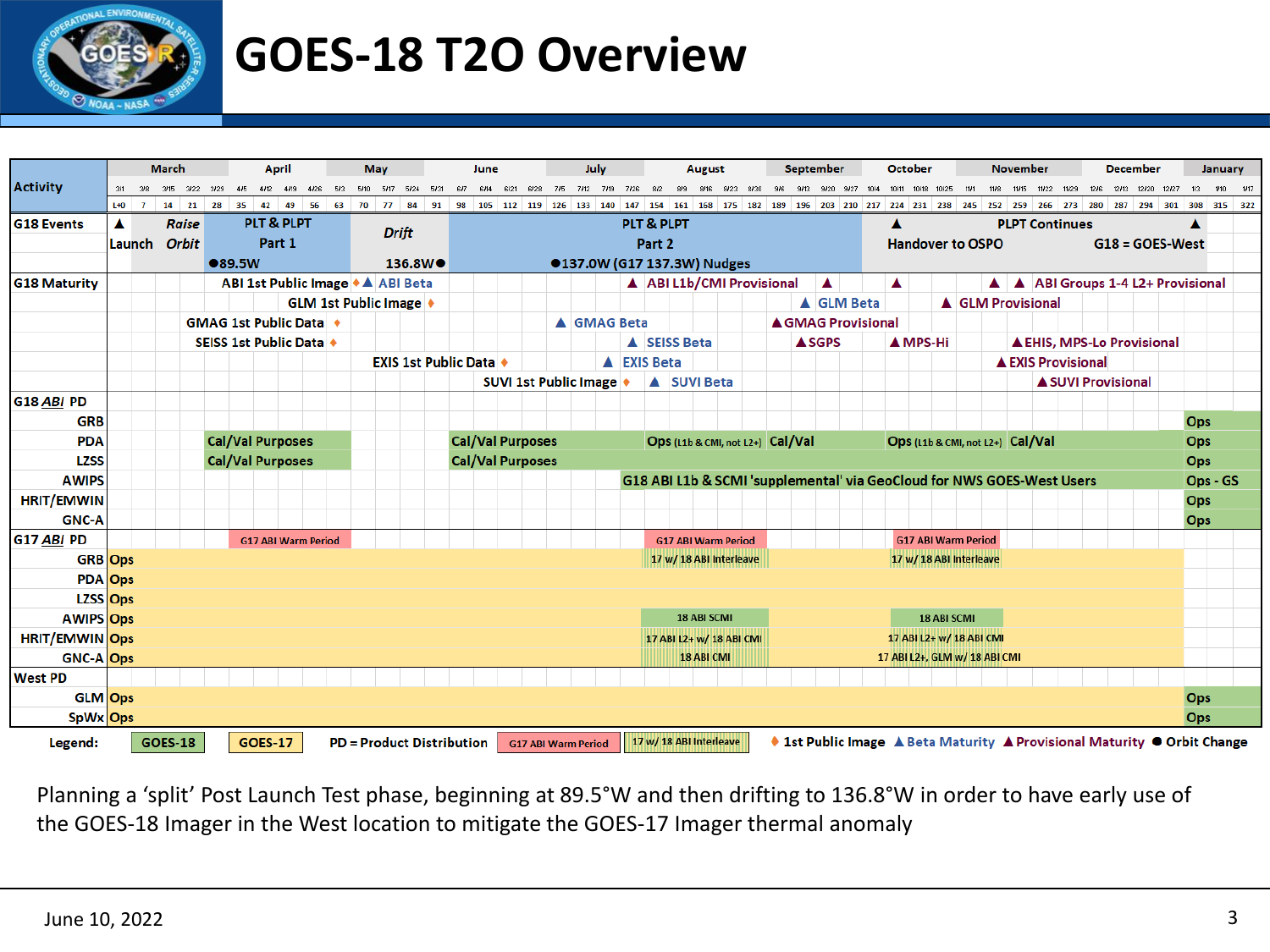

## **GOES-18 L1b Science Product Validation Status**

| <b>ABI L1b Product</b>                         | <b>Beta</b> | Provisional | Full        |
|------------------------------------------------|-------------|-------------|-------------|
| Radiances                                      | 5/11/2022   | 7/27/2022   | <b>FY23</b> |
| <b>GLM L2 Product</b>                          |             |             |             |
| Lightning: Events, Groups, Flashes             | 9/19/2022   | 10/31/2022  | <b>FY23</b> |
| <b>SEISS L1b Products</b>                      |             |             |             |
| <b>Energetic Heavy lons</b>                    | 7/29/2022   | 11/15/2022  | <b>FY23</b> |
| Magnetospheric e /p <sup>+</sup> : Low Energy  | 7/29/2022   | 11/18/2022  | <b>FY23</b> |
| Magnetospheric e /p <sup>+</sup> : High Energy | 7/29/2022   | 10/11/2022  | <b>FY23</b> |
| Solar & Galactic Protons                       | 7/29/2022   | 9/13/2022   | <b>FY23</b> |
| <b>EXIS L1b Products</b>                       |             |             |             |
| Solar Flux: EUV                                | 7/22/2022   | 11/14/2022  | <b>FY23</b> |
| Solar Flux: X-ray Irradiance                   | 7/22/2022   | 11/14/2022  | <b>FY23</b> |
| <b>SUVI L1b Product</b>                        |             |             |             |
| Solar EUV Imagery                              | 8/2/2022    | 11/22/2022  | <b>FY23</b> |
| <b>GMAG L1b Product</b>                        |             |             |             |
| Geomagnetic Field                              | 7/11/2022   | 9/6/2022    | <b>FY23</b> |

Synced with SOE v1.21

 $6/9/22$ 

| <b>Validation Maturity Levels:</b> | Not Validated | <b>Beta Maturity</b> | <b>Provisional Maturity</b> |  |
|------------------------------------|---------------|----------------------|-----------------------------|--|
|------------------------------------|---------------|----------------------|-----------------------------|--|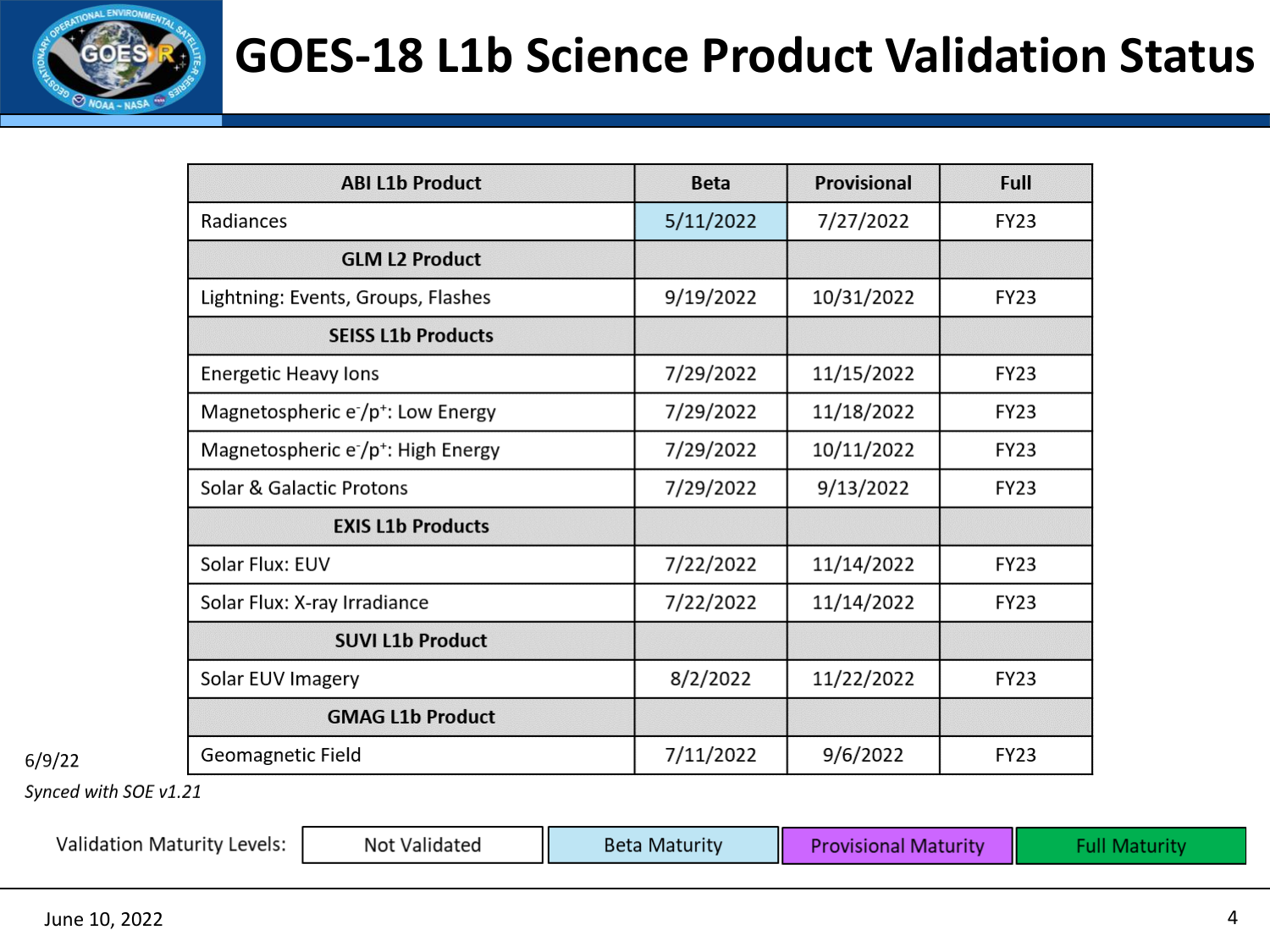

## **GOES-18 L2+ Science Product Validation Status**

| <b>L2+ Products</b>                                          | <b>Beta</b> | Prov       | Full        |
|--------------------------------------------------------------|-------------|------------|-------------|
| Cloud and Moisture Imagery (CMI)<br>and Sectorized CMI (KPP) | 5/11/2022   | 7/27/2022  |             |
| Aerosol Detection (Smoke & Dust)                             | 5/11/2022   | 11/9/2022  |             |
| <b>Aerosol Optical Depth</b>                                 | 5/11/2022   | 11/9/2022  |             |
| Clear Sky Mask                                               | 5/11/2022   | 9/24/2022  |             |
| <b>Cloud Cover Layers</b>                                    | 5/11/2022   | 9/24/2022  |             |
| Cloud Optical Depth                                          | 5/11/2022   | 10/12/2022 |             |
| Cloud Particle Size Distribution                             | 5/11/2022   | 10/12/2022 | <b>FY23</b> |
| Cloud Top Height                                             | 5/11/2022   | 9/24/2022  |             |
| Cloud Top Phase                                              | 5/11/2022   | 9/24/2022  |             |
| Cloud Top Pressure                                           | 5/11/2022   | 9/24/2022  |             |
| Cloud Top Temperature                                        | 5/11/2022   | 9/24/2022  |             |
| <b>Derived Motion Winds</b>                                  | 5/11/2022   | 9/24/2022  |             |
| Derived Stability Indices                                    | 5/11/2022   | 10/12/2022 |             |
| Downward S/W Radiation: Surface                              | 5/11/2022   | 11/9/2022  |             |

| <b>L2+ Products</b>                 | <b>Beta</b> | Prov       | Full        |
|-------------------------------------|-------------|------------|-------------|
| Fire/Hot Spot Characterization      | 5/11/2022   | 10/12/2022 |             |
| Ice Age & Thickness                 | 5/11/2022   | 11/21/2022 |             |
| Ice Concentration & Extent          | 5/11/2022   | 11/21/2022 |             |
| Ice Motion                          | 5/11/2022   | 11/21/2022 |             |
| Land Surface Albedo                 | 5/11/2022   | 11/9/2022  |             |
| Land Surface Reflectance            | 5/11/2022   | 11/9/2022  |             |
| Land Surface Temperature            | 5/11/2022   | 11/9/2022  | <b>FY23</b> |
| Legacy Vertical Moisture Profile    | 5/11/2022   | 10/12/2022 |             |
| Legacy Vertical Temperature Profile | 5/11/2022   | 10/12/2022 |             |
| Rainfall Rate/QPE                   | 5/11/2022   | 10/12/2022 |             |
| Reflected S/W Radiation: TOA        | 5/11/2022   | 11/9/2022  |             |
| Sea Surface Temperature             | 5/11/2022   | 11/21/2022 |             |
| <b>Snow Cover</b>                   | N/A         | 11/21/2022 |             |
| <b>Total Precipitable Water</b>     | 5/11/2022   | 10/12/2022 |             |

Validation Maturity Levels:  $\parallel$  Not Validated  $\parallel$  Beta Maturity  $\parallel$  Provisional Maturity  $\parallel$  Full Maturity

 $5/11/22$ 

Synced with SOE v1.19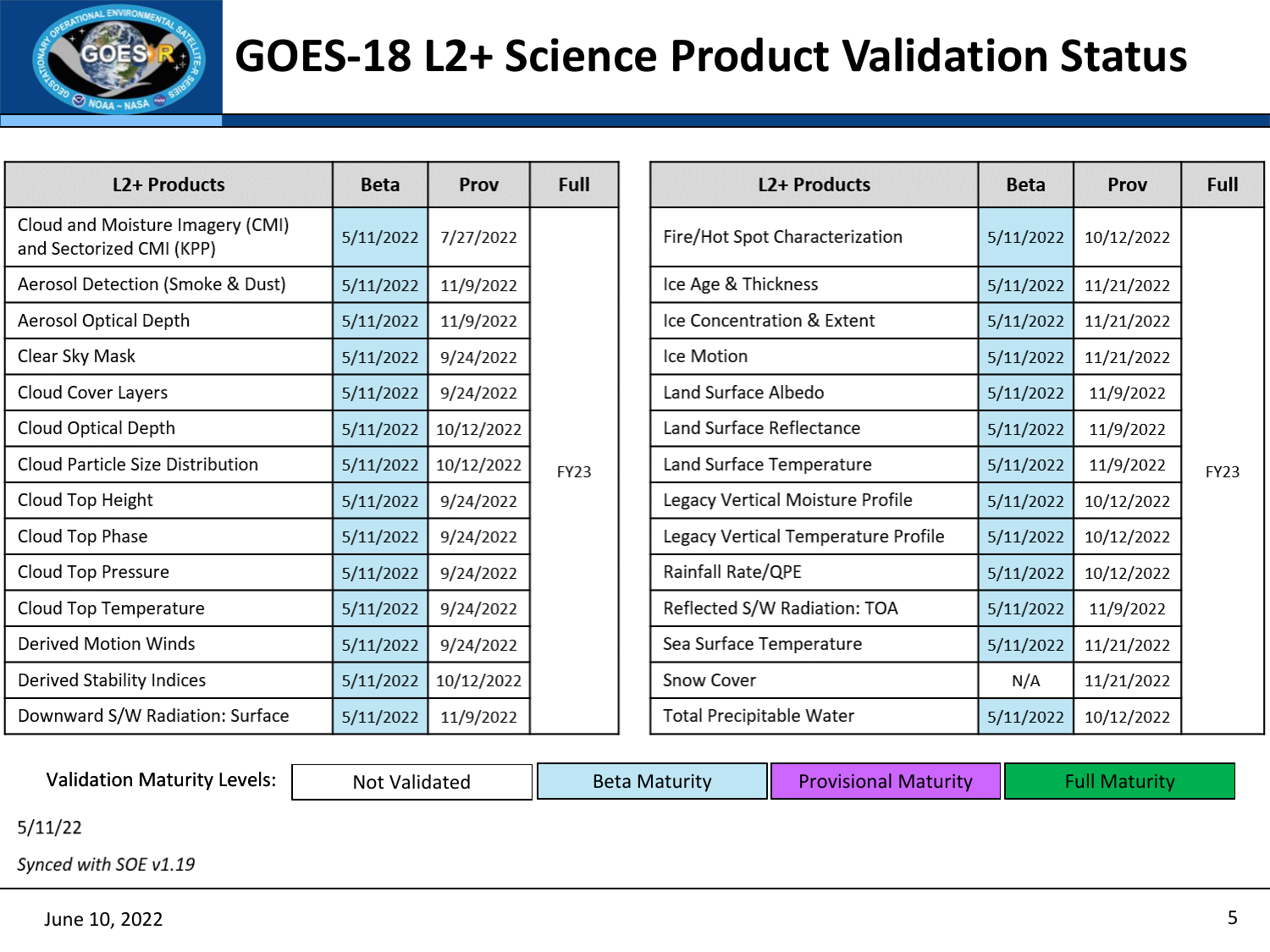

|                                                                                            | Images/Social Media                                                                 | Data Files                                                                          | Publications                                                                                                             |
|--------------------------------------------------------------------------------------------|-------------------------------------------------------------------------------------|-------------------------------------------------------------------------------------|--------------------------------------------------------------------------------------------------------------------------|
| Between Launch and<br>"First Light" Public<br>Release                                      | Not allowed                                                                         | Not allowed                                                                         | Allowed;<br>You may include pre-<br>Provisional                                                                          |
| <b>Between First Public</b><br>Release and Beta<br>Certification                           | Allowed; must contain the<br>caveat: "GOES-18 Preliminary,<br>Non-Operational Data" | Not allowed                                                                         | instrument<br>data/images/plots as<br>long as it will not be<br>published until after                                    |
| Between Beta and<br>Provisional                                                            | Allowed; must contain the<br>caveat: "GOES-18 Preliminary,<br>Non-Operational Data" | Not allowed                                                                         | <b>Provisional validation</b><br>is declared for that<br>instrument. Exercise<br>caution in publishing<br>data regarding |
| <b>ABI Interleaved Data</b>                                                                | Allowed (ABI Only)                                                                  | Allowed (ABI Only)                                                                  | apparent anomalies                                                                                                       |
| Between Provisional (or<br>Interleave Period(s) for<br>ABI) and Operational<br>Declaration | Allowed; must contain the<br>caveat: "GOES-18 Preliminary,<br>Non-Operational Data" | Allowed; must contain the<br>caveat: "GOES-18 Preliminary,<br>Non-Operational Data" | or artifacts especially<br>during ongoing<br>instrument and<br>product tests (PLTs<br>and PLPTs).                        |
| <b>GOES-West Operations</b><br>onwards                                                     | Allowed                                                                             | <b>Allowed</b>                                                                      |                                                                                                                          |

Table description: Policy for sharing images on social media, data files, and publications as it evolves during postlaunch phases of satellite testing and data maturity.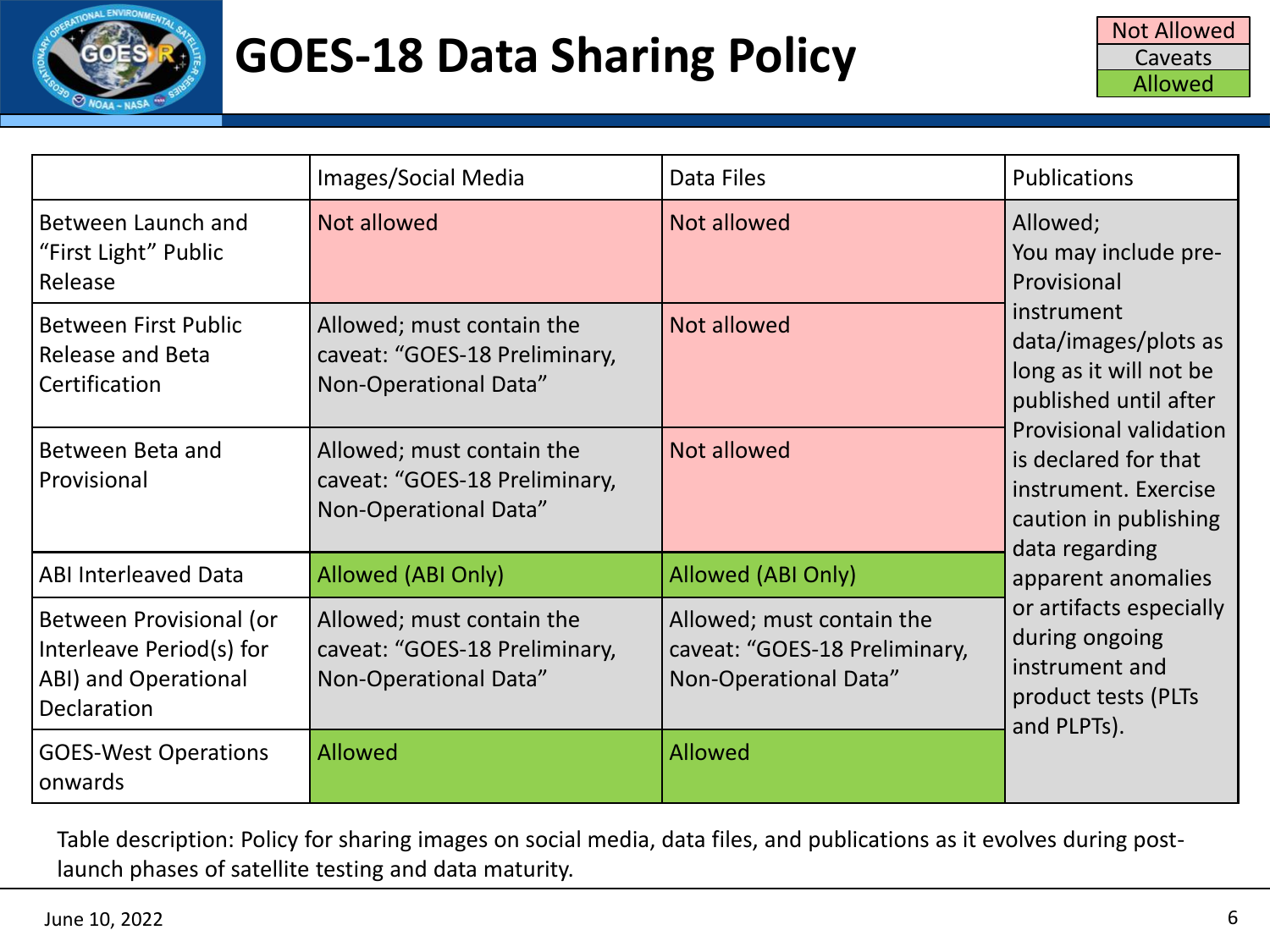

# **GOES-18 Schedule w/ Interleave Overlays**

|                       |                        | <b>March</b>   | April                                 |          | <b>May</b>                |                               |     | une |                                 | July                        |        |                     | August                     |                                  | <b>September</b> |                         | <b>Detober</b>                   |                |                            | <b>November</b>                                                        |       |                           | <b>December</b>                   |     | January                                               |
|-----------------------|------------------------|----------------|---------------------------------------|----------|---------------------------|-------------------------------|-----|-----|---------------------------------|-----------------------------|--------|---------------------|----------------------------|----------------------------------|------------------|-------------------------|----------------------------------|----------------|----------------------------|------------------------------------------------------------------------|-------|---------------------------|-----------------------------------|-----|-------------------------------------------------------|
| <b>Activity</b>       | 3/1 3/8 3/15 3/22 3/29 |                | 4/5<br>4/12 4/19 4/26 5/3             |          | 5/10 5/17 5/24            | 5/31                          | 6/7 |     | 14 6/21 6/28 7/5 7/12 7/19 7/26 |                             |        |                     |                            | 8#2 8#9 8#16 8#23 8#30           |                  | 9/6 9/13 9/20 9/27 10/4 | 10/11 10/18 10/25                |                | 11/1                       | 11/15 11/22                                                            | 11/29 | 1246                      | 12/13 12/20 12/27                 |     | 1/3<br>1/10<br>1/17                                   |
|                       | $L + 0$ 7              | 14<br>21       | 28<br>35<br>42<br>49                  | 56 63 70 | 77                        | 84<br>91                      | 98  |     | 105 112 119 126 133 140         | 147                         |        | 154 161             |                            | 168 175 182                      |                  | 189 196 203 210 217     |                                  |                | 224 231 238 245 252        | 259<br>266                                                             |       | 273 280                   | 287<br>294                        | 301 | 308<br>315 322                                        |
| <b>G18 Events</b>     | A                      | <b>Raise</b>   | PLT & PLPT                            |          | <b>Drift</b>              |                               |     |     |                                 |                             |        | PLT & PLPT          |                            |                                  |                  |                         |                                  |                |                            | <b>PLPT Continues</b>                                                  |       |                           |                                   |     | A                                                     |
|                       | Launch Orbit           |                | Part 1                                |          |                           |                               |     |     |                                 |                             | Part 2 |                     |                            |                                  |                  |                         |                                  |                | Handover to OSPO           |                                                                        |       |                           | $G18 = GOES-West$                 |     |                                                       |
|                       |                        |                | ●89.5W                                |          |                           | 136.8W <sup>●</sup>           |     |     |                                 | ●137.0W (G17 137.3W) Nudges |        |                     |                            |                                  |                  |                         |                                  |                |                            |                                                                        |       |                           |                                   |     |                                                       |
| <b>G18 Maturity</b>   |                        |                | ABI 1st Public Image ♦ ▲ ABI Beta     |          |                           |                               |     |     |                                 |                             |        |                     |                            | A ABI L1b/CMI Provisional        |                  | $\blacktriangle$        |                                  |                |                            |                                                                        |       |                           | A ABI Groups 1-4 L2+ Provisional  |     |                                                       |
|                       |                        |                |                                       |          | GLM 1st Public Image +    |                               |     |     |                                 |                             |        |                     |                            |                                  |                  | A GLM Beta              |                                  |                |                            | <b>A GLM Provisional</b>                                               |       |                           |                                   |     |                                                       |
|                       |                        |                | <b>GMAG 1st Public Data</b> $\bullet$ |          |                           |                               |     |     |                                 | A GMAG Beta                 |        |                     |                            |                                  |                  | ▲ GMAG Provisional      |                                  |                |                            |                                                                        |       |                           |                                   |     |                                                       |
|                       |                        |                | SEISS 1st Public Data                 |          |                           |                               |     |     |                                 |                             |        | <b>A SEISS Beta</b> |                            |                                  | <b>ASGPS</b>     |                         | <b>A</b> MPS-Hi                  |                |                            |                                                                        |       |                           | <b>A EHIS, MPS-Lo Provisional</b> |     |                                                       |
|                       |                        |                |                                       |          |                           | <b>EXIS 1st Public Data</b> ♦ |     |     |                                 | <b>A</b> EXIS Beta          |        |                     |                            |                                  |                  |                         |                                  |                |                            | <b>EXIS Provisional</b>                                                |       |                           |                                   |     |                                                       |
|                       |                        |                |                                       |          |                           |                               |     |     | SUVI 1st Public Image +         |                             |        |                     | A SUVI Beta                |                                  |                  |                         |                                  |                |                            |                                                                        |       | <b>A SUVI Provisional</b> |                                   |     |                                                       |
| G18 ABI PD            |                        |                |                                       |          |                           |                               |     |     |                                 |                             |        |                     |                            |                                  |                  |                         |                                  |                |                            |                                                                        |       |                           |                                   |     |                                                       |
| <b>GRB</b>            |                        |                |                                       |          |                           |                               |     |     |                                 |                             |        |                     |                            |                                  |                  |                         |                                  |                |                            |                                                                        |       |                           |                                   |     | Ops                                                   |
| <b>PDA</b>            |                        |                | <b>Cal/Val Purposes</b>               |          |                           |                               |     |     | Cal / Val Purposes              |                             |        |                     |                            | Ops (L1b & CMI, not L2+) Cal/Val |                  |                         | Ops (L1b & CMI, not L2+) Cal/Val |                |                            |                                                                        |       |                           |                                   |     | Ops                                                   |
| <b>LZSS</b>           |                        |                | <b>Cal/Val Purposes</b>               |          |                           |                               |     |     | Cal Val Purposes                |                             |        |                     |                            |                                  |                  |                         |                                  |                |                            |                                                                        |       |                           |                                   |     | Ops                                                   |
| <b>AWIPS</b>          |                        |                |                                       |          |                           |                               |     |     |                                 |                             |        |                     |                            |                                  |                  |                         |                                  |                |                            | G18 ABI L1b & SCMI 'supplemental' via GeoCloud for NWS GOES-West Users |       |                           |                                   |     | Ops - GS                                              |
| <b>HRIT/EMWIN</b>     |                        |                |                                       |          |                           |                               |     |     |                                 |                             |        |                     |                            |                                  |                  |                         |                                  |                |                            |                                                                        |       |                           |                                   |     | Ops                                                   |
| <b>GNC-A</b>          |                        |                |                                       |          |                           |                               |     |     |                                 |                             |        |                     |                            |                                  |                  |                         |                                  |                |                            |                                                                        |       |                           |                                   |     | Ops                                                   |
| G17 ABI PD            |                        |                | <b>G17 ABI Warm Period</b>            |          |                           |                               |     |     |                                 |                             |        |                     | <b>G17 ABI Warm Period</b> |                                  |                  |                         |                                  |                | <b>G17 ABI Warm Period</b> |                                                                        |       |                           |                                   |     |                                                       |
| <b>GRB</b> Ops        |                        |                |                                       |          |                           |                               |     |     |                                 |                             |        |                     | 17 w/ 18 ABI Interleave    |                                  |                  |                         | 17 w/ 18 ABI Interleave          |                |                            |                                                                        |       |                           |                                   |     |                                                       |
| <b>PDA</b> Ops        |                        |                |                                       |          |                           |                               |     |     |                                 |                             |        |                     |                            |                                  |                  |                         |                                  |                |                            |                                                                        |       |                           |                                   |     |                                                       |
| LZSS Ops              |                        |                |                                       |          |                           |                               |     |     |                                 |                             |        |                     |                            |                                  |                  |                         |                                  |                |                            |                                                                        |       |                           |                                   |     |                                                       |
| <b>AWIPS Ops</b>      |                        |                |                                       |          |                           |                               |     |     |                                 |                             |        |                     | 18 ABI SCMI                |                                  |                  |                         |                                  | 18 ABI SCMI    |                            |                                                                        |       |                           |                                   |     |                                                       |
| <b>HRIT/EMWIN</b> Ops |                        |                |                                       |          |                           |                               |     |     |                                 |                             |        |                     |                            | 17 ABI L2+ w/ 18 ABI CMI         |                  |                         |                                  |                | 17 ABI L2+ w/ 18 ABI CM    |                                                                        |       |                           |                                   |     |                                                       |
| <b>GNC-A Ops</b>      |                        |                |                                       |          |                           |                               |     |     |                                 |                             |        |                     | <b>18 ABI CMI</b>          |                                  |                  |                         | 17 ABI L2+, GLM w/ 18 ABI CMI    |                |                            |                                                                        |       |                           |                                   |     |                                                       |
| <b>West PD</b>        |                        |                |                                       |          |                           |                               |     |     |                                 |                             |        |                     |                            |                                  |                  |                         |                                  |                |                            |                                                                        |       |                           |                                   |     |                                                       |
| GLM Ops               |                        |                |                                       |          |                           |                               |     |     |                                 |                             |        |                     |                            |                                  |                  |                         |                                  |                |                            |                                                                        |       |                           |                                   |     | Ops                                                   |
| SpWx Ops              |                        |                |                                       |          |                           |                               |     |     |                                 |                             |        |                     |                            |                                  |                  |                         |                                  |                |                            |                                                                        |       |                           |                                   |     | Ops                                                   |
| Legend:               |                        | <b>GOES-18</b> | <b>GOES-17</b>                        |          | PD = Product Distribution |                               |     |     | <b>G17 ABI Warm Period</b>      |                             |        |                     | 17 w/ 18 ABI Interleave    |                                  |                  | <b>1st Public Image</b> |                                  |                |                            |                                                                        |       |                           |                                   |     | A Beta Maturity A Provisional Maturity ● Orbit Change |
|                       |                        |                |                                       |          |                           |                               |     |     |                                 |                             |        |                     |                            |                                  |                  |                         |                                  |                |                            |                                                                        |       |                           |                                   |     |                                                       |
|                       |                        |                |                                       |          |                           |                               |     |     |                                 |                             |        |                     |                            |                                  |                  |                         |                                  |                |                            |                                                                        |       |                           |                                   |     |                                                       |
|                       |                        |                |                                       |          |                           |                               |     |     |                                 |                             |        |                     |                            |                                  |                  |                         |                                  |                |                            |                                                                        |       |                           |                                   |     |                                                       |
|                       |                        |                |                                       |          |                           |                               |     |     |                                 |                             |        |                     |                            |                                  |                  |                         |                                  |                |                            |                                                                        |       |                           |                                   |     |                                                       |
|                       |                        |                |                                       |          |                           |                               |     |     | <b>Interleave Test</b>          |                             |        |                     |                            | Jul/Aug Interleave               |                  |                         | <b>Oct/Nov Interleave</b>        |                |                            |                                                                        |       |                           |                                   |     |                                                       |
|                       |                        |                |                                       |          |                           |                               |     |     | <b>G18 ABI</b>                  |                             |        |                     | <b>G18 ABI</b>             |                                  |                  |                         |                                  | <b>G18 ABI</b> |                            |                                                                        |       |                           |                                   |     |                                                       |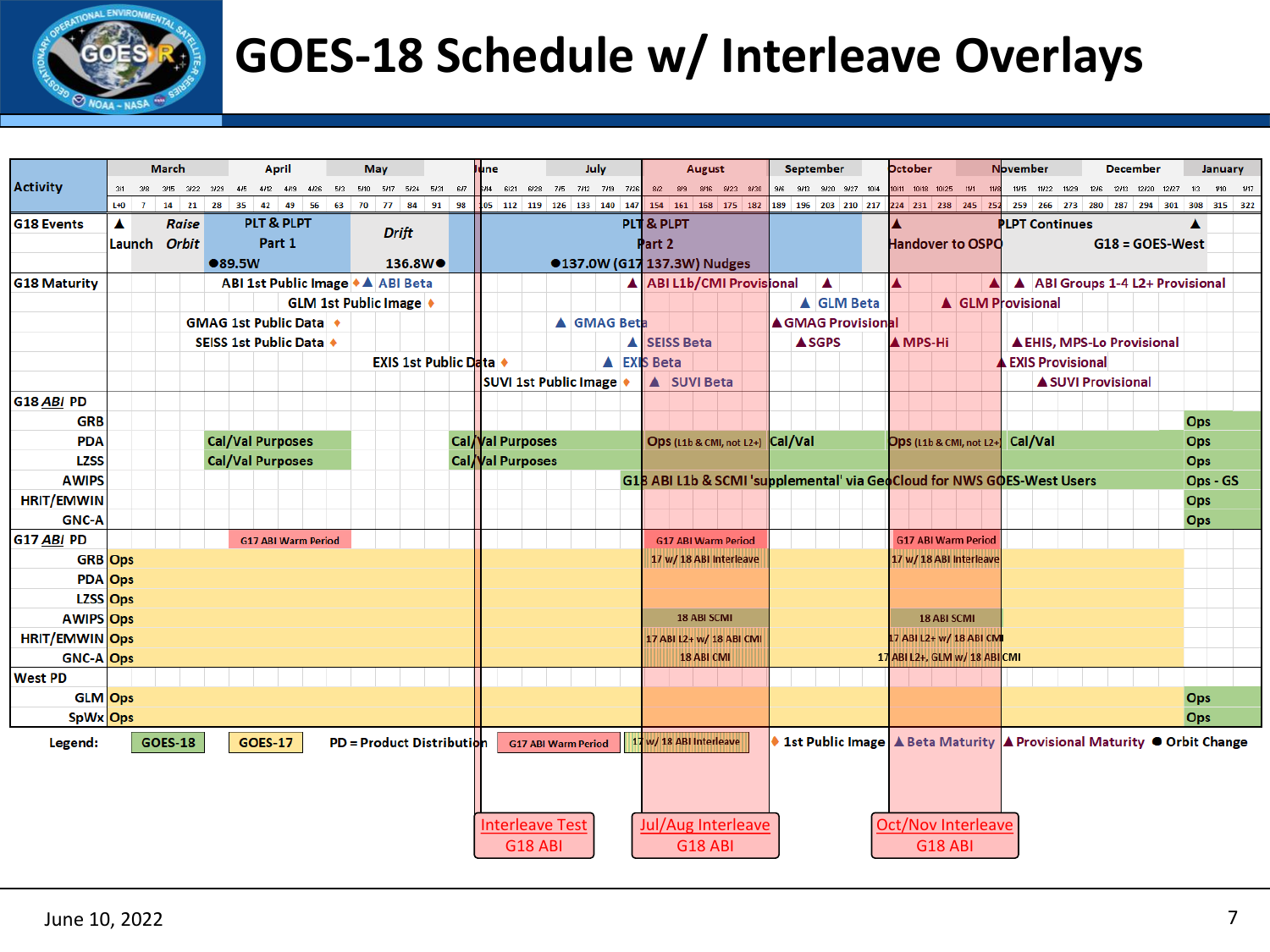

# **GOES-West Interleave Data Content per Distribution Service**

- **GRB**: (netCDF file orbital slot will be "GOES-West")
- G18 ABI L1b
- G17 GLM L2+
- G17 Space Wx L1b

**PDA**: ("GOES-West" for products below)

- G18 ABI L1b, CMI (no L2+)
- G17 ABI L1b, CMI, L2+
- G17 GLM L1b, L2+
- G17 Space Wx L1b

- Note PDA cal/val subscriptions have additional G18 data access

### **CLASS**:

- G17 ABI L1b, CMI, L2+
- G17 GLM L1b, L2+
- G17 Space Wx L1b

- Note CLASS cal/val subscriptions have additional G18 data access

### **NODD (formerly BDP) via AWS**:

- G18 ABI Rad, CMI
- G17 ABI Rad, CMI, L2+
- G17 GLM L2+
- G17 Space Wx L1b

#### **HRIT/EMWIN**:

- G18 ABI CMI
- G17 ABI L2+

#### **GNC-A**:

- G18 ABI CMI

#### **AWIPS**:

- G18 ABI SCMI

- G17 GLM L2+

During the June 14th test, GOES-18 ABI data will still be at a "Beta" level of maturity, minimally validated, and may contain significant errors. Nonetheless, GOES-18 ABI data obtained during this test will be advised for operational use, and may be shared without restriction.

During the Aug-Sept and Oct-Nov interleave periods, GOES-18 ABI data will be at "Provisional" level of maturity, fit for operational use and may be shared without restriction.